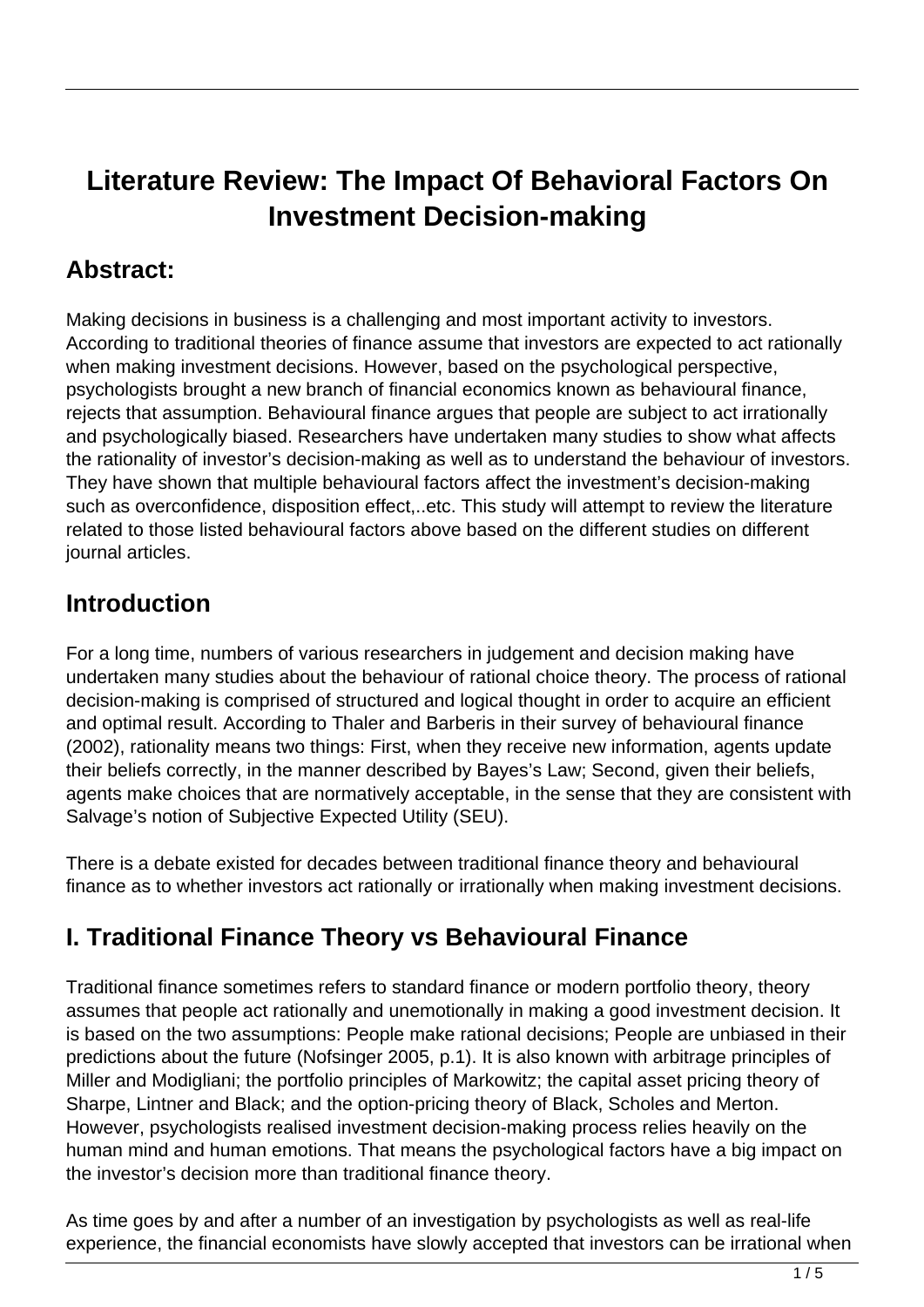making financial decisions. That brought up a new discipline during the 1990s ( after the psychologists have undertaken certain studies and gathered enough information to confirm that investor's decisions have affected by the psychological biases leading to poor decisions. It took more than a decade to gain the attention of financial economists. Shefrin and Statman were the first two economists to publish work in behavioural finance in 1984. Statman (1999) has argued that behavioural finance actually did not bring psychology to finance, but 'psychology was never out of finance'.

Pompeian has stated in his book published in 2012 that psychological biases result in irrational financial decisions caused by faulty of cognitive reasoning or reasoning influenced by emotions. Psychologists believed that investors absolutely can not be rationally in their decisions and make predictable errors in future decisions. That is how behavioural finance came to the financial industry and against the traditional finance theory. Behavioural finance has shown more realistically the way people making decisions as well as financial decisions. It helps to understand more about the decisions of investors such as why they buy, hold or sell their stock without any fundamental analysis according to Kisaka after taking the research about decisions of NSE investors in Kenya.

According to Sewell (2007), behavioural finance is the study of the influence of psychology on the behaviour of financial practitioners and the subsequent effect on the market. "Behavioural finance is the application of how psychology affects financial decision making and financial markets" (Shefrin, 2001, p.2).

### **II. Investment Decision Making**

Investment is an act of putting money in order to generate wealth, additional income or more benefit in the future after carefully gathered all information and analysed the information. It is a difficult task for all investors that they have to make good decisions and also avoid the impact of psychological factors. "Investment decision making is influenced by either modern or traditional finance" ( Kimeu, Anyango and Rotich, 2016).

# **Literature Review**

This literature review is focused on published literature or journals that related to some listed psychological factors: Overconfidence, Disposition Effect. These are the most common biases in the investment decision-making process and have documented by different researchers.

#### **1. Overconfidence**

It is a common bias when people feel too confident about their knowledge, their skills and ignores all the risks related to their decisions. Overconfidence partly results from the illusion of knowledge and the illusion of control. Psychologists have determined that overconfidence causes people to overestimate their knowledge, underestimate risks, and exaggerate their ability to control events (Nofsinger, 2005). Odean (1998) states that overconfident investors trade more than rational behaviour. Investors are liable to overestimate the accuracy of their collected information and too confident in their interpretation skills. Psychologists also found that men are more overconfident than women in tasks perceived into the masculine domain, such as managing finances, based on the research of Beyer, Bowden and Prince (Nofsinger, 2005).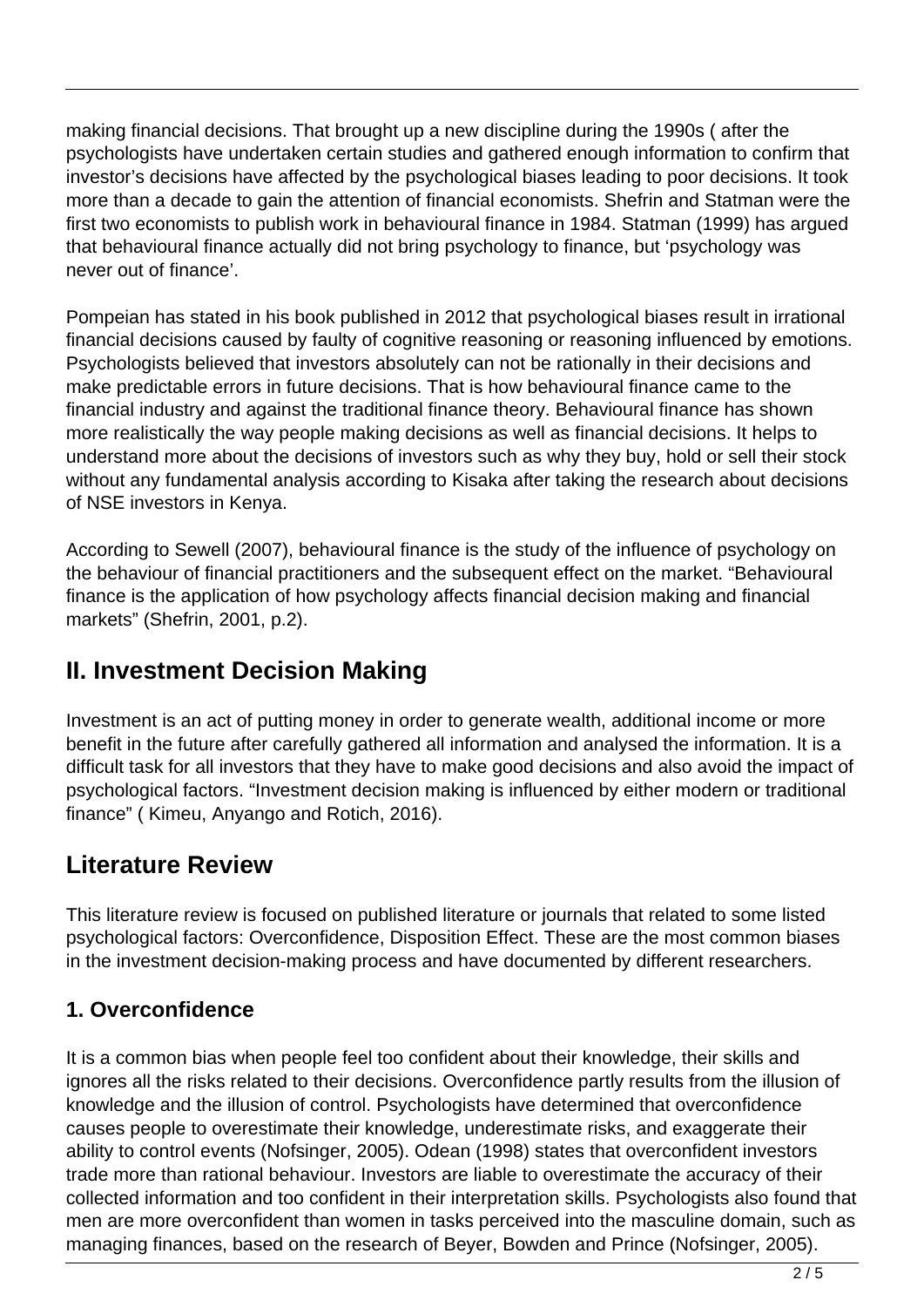They pointed out that men are more confident about their ability to make financial decisions than women are. To illustrate the relationship between demographic variables and overconfidence in finance, Barber and Terrance - financial economists (2001) have undertaken research to investigate nearly 38,000 households through a large discount brokerage firm between 1991 and 1997. The results have shown that men tend to trade more than women and the performance of men will be hurt by excessive trading than the performance of women (Figure 1). In Figure 1 shows that single men trade the most with the highest percentage - 85 per cent annual turnover1 and the following 73 per cent for married men. The annual turnover percentage for women is 53 per cent (married women) and 51 per cent (single women). It is shown clearly that more overconfident leading to higher trading levels and lower expected utility. The findings by Odean and Barber also show that overconfident investors take more risk than rational investors because they tend to purchase higher-risk stocks and underestimate their portfolios (Nofsinger, 2005).

The other research undertaken by Bhandari and Deave (2006) shows that highly educated males who are nearing retirement, who have received investment advice and who have experience investing for themselves tend to have a higher certainty level. They are too confident about their knowledge and their experiences are enough to avoid making any mistakes.

#### **2. Disposition Effect**

The disposition effect is the tendency of investors to hold losing investments too long and sell winning investments too soon (Shefrin and Statman, 1985). This behaviour will hurt the investor's wealth. Odean stated (1998) that disposition effects is one implication of extending Prospect Theory developed by Kahneman and Tversky in 1979. According to prospect theory value functions (Figure 2) in order to process gains and losses, that is concave for gains and convex for losses. The stock market keeps changing every day in unpredictable ways. The act of selling winning investments too soon is when the investors think they will receive high returns from these stocks at that time and keep the ones with low returns. However, the winning stocks suggest continue to perform well after sold and the losing stocks will keep performing poorly afterwards. That means the investors will avoid the regret and feel more pride.

To support this hypothesis, there are several studies carried out by various researchers. Odean (1998) has examined the disposition effect by analysing 10,000 accounts are randomly selected from the nationwide discount brokerage from 1987 to 1993. He carefully calculated the proportion of gains realized (PGR) and the proportion of losses realized (PLR). He got the result that PGR is greater than PLR. He found that investors would sell their stocks that have risen in value since purchased rather than the stocks that have fallen in value. He also states that investors tend to hold losing stocks because they believe these stocks will soon outperform in the future. Another study taken in Vietnam's Stock Market by Hien and associates that examined the length of time of individual investors will sell the stock for gain and hold the stock for loss by using the 'duration method' approach followed the previous study by Shapira and Venezia in 2001. They will calculate and compare the duration of each winning and losing roundtrip2. The result showed that the investors in Vietnam hold losing stocks for too long almost double the time of holding winning stocks.

### **Conclusion**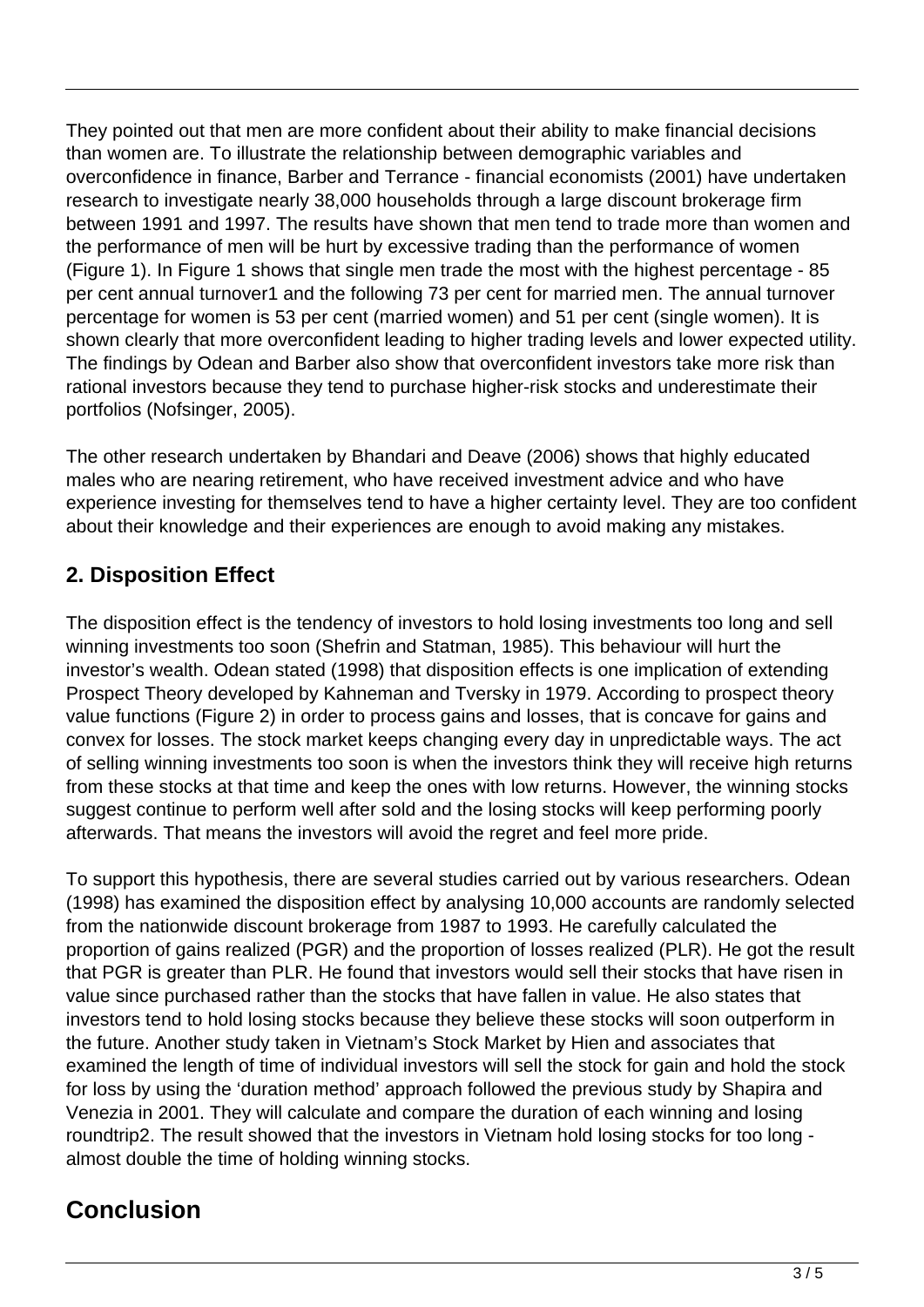This paper aims to review the published literature related to selected psychological factors affecting investment decision-making such as overconfidence, disposition effect. They have been developed and studied over the years by various researchers. This review will give insight into investment decision-making, understand more about the impact of behaviour factors to investor's decisions as well as behavioural finance. These researches have gradually asserted the appearance of psychological factors in the financial decisions. From there, the investors can take in consideration and make improve their investment decision-making process.

### **Notes**

1. Turnover is a common measure for the level of trading. It is the percentage of stocks in the portfolio that changed during the year.

2. Round-trip is a stock purchase followed later by the sale of the stock.

Figure 1 [image: ]

Brad Barber and Terrance Odean Study. Adapted from 'Investing Mindset Part 3: Creating A Mindset Solution', by Sarri, L. (2016), Collins Sarri Statham Investment, https://www.cssinvestments.com/market-psychology/investing-mindset-part-3/.

Copyright 2019 Collins Sarri Statham Investment Ltd.

Figure 2: Prospect Theory Value Function. Retrieved from: http://www.paulcohen.com/the-keyimplications-of-prospect-theory/[image: ]

### **References**

- 1. Pompian, M. (2012). Behavioural Finance and Investor Types: Managing Behaviour to Make Better Investment Decisions. New York: John Willey & Sons. https://doi.org/10.1002/9781119202417.ch3
- 2. Sewell, M. (2007). Behavioural Finance. Retrieved 5 Sep. 2019, from http://www.behaviouralfinance.net/behavioural-finance.pdf
- 3. Kumar, S. and Goyal, N. (2016). Evidence on rationality and behavioural biases in investment decision making, Qualitative Research in Financial Markets, Vol. 8 No. 4, pp. 270-287. https://doi.org/10.1108/QRFM-05-2016-0016
- 4. Kimeu, C., Anyango, W. and Rotich, G. (2016). Behavioural factors influencing investment decisions among individual investors in Nairobi Securities Exchange. The Strategic Journal of Business & Change, 3(4), 1243-1258. Retrieved from http://www.strategicjournals.com/index.php/journal ISSN 2312-9492
- 5. Barberis, N., & Thaler, R. (2003). A Survey of Behavioral Finance, Handbook of the Economics of Finance (pp. 1053-1128). Retrieved from https://doi.org/10.1016/S1574-0102(03)01027-6
- 6. Thaler, R. (1999). The End of Behavioral Finance. Financial Analysts Journal, 55(6), 12-17. https://doi.org/10.2469/faj.v55.n6.2310
- 7. Statman, M. (2005). Normal Investors, Then and Now. Financial Analysts Journal, 61(2), 31-37. https://doi.org/10.2469/faj.v61.n2.2713
- 8. Statman, M. (1999). Behaviorial Finance: Past Battles and Future Engagements.